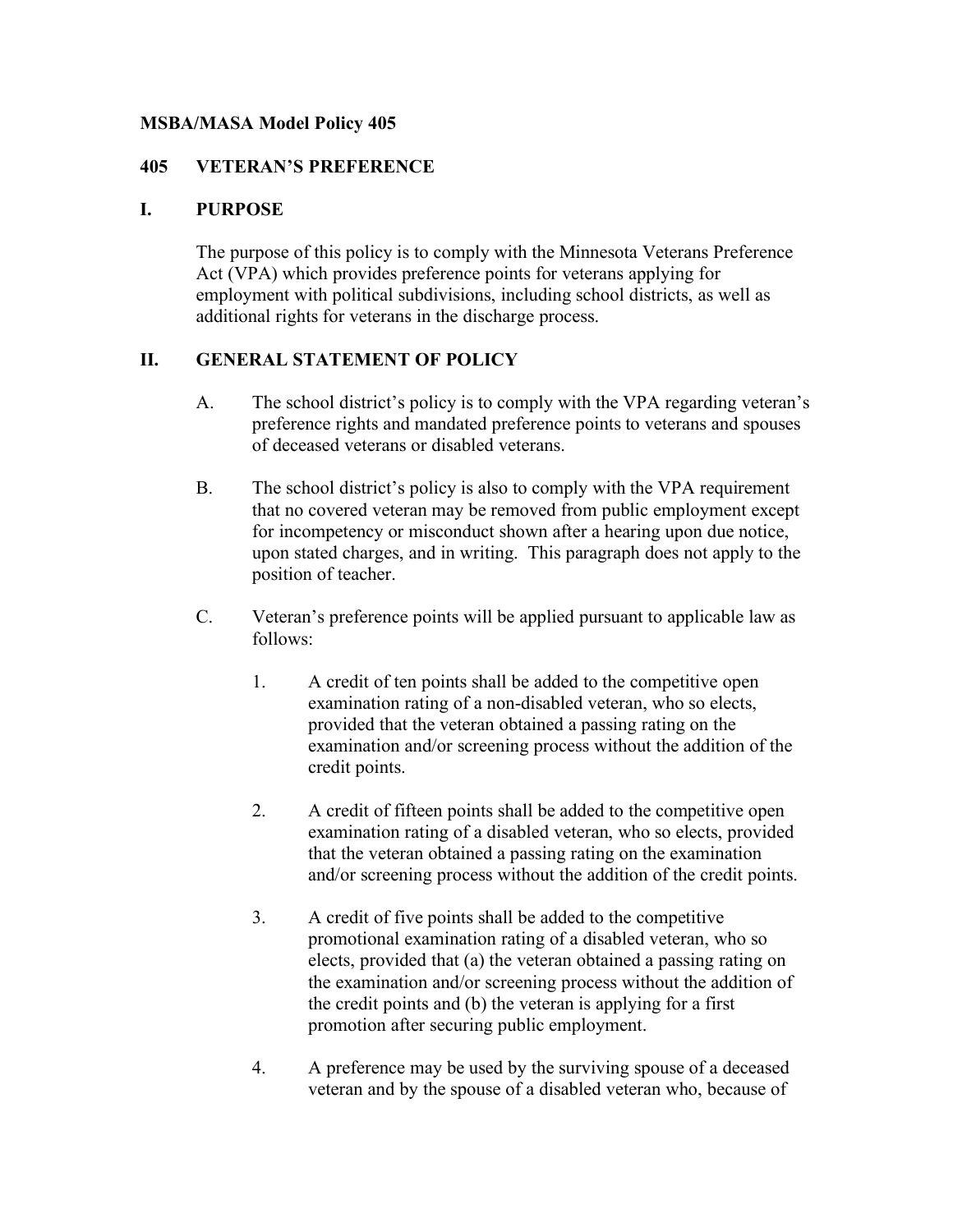the disability, is unable to qualify.

- D. Eligibility for and application of veteran's preference, the definition of a veteran, and the definition of a disabled veteran for purposes of this policy will be pursuant to the VPA.
- E. When notifying applicants that they have been accepted into the selection process, the school district shall notify applicants that they may elect to use veteran's preference.
- F. The school district's practice is to use a 100-point hiring system to enable allocation of veteran's preference points when appropriate. The school district may or may not use a 100-point hiring system for filling teaching positions. If a 100-point hiring system is not used for filling a teaching position, preference points will not be added, but all veteran applicants who have proper licensure for the teaching position will be granted an interview for the position.
- G. If the school district rejects a member of the finalist pool who has claimed veteran's preference, the school district shall notify the finalist in writing of the reasons for the rejection and maintain a copy of the notice.
- H. In accordance with the VPA, no honorably discharged veteran shall be removed from a permanent position of employment except for incompetency, misconduct, or good faith abolishment of position.
	- 1. Incompetency or misconduct must be shown after a hearing, upon due notice, upon stated charges, in writing.
	- 2. A veteran must irrevocably elect to be governed either by the VPA or by arbitration provisions set forth in a collective bargaining agreement in the event of a discharge.
- I. The VPA and the provisions of this policy do not apply to temporary positions or the position of private secretary, superintendent, head of a department, or any person holding a strictly confidential relation to the school board or school district. The VPA and the provisions of this policy apply to teachers only with respect to the hiring process, as set forth in Paragraph F., above.

*Legal References:* Minn. Stat. § 43A.11 (Veteran's Preference) Minn. Stat. § 197.455 (Veteran's Preference Applied) Minn. Stat. § 197.46 (Veterans Preference Act) *Hall v. City of Champlin*, 463 N.W.2d 502 (Minn. 1990) *Young v. City of Duluth,* 410 N.W.2d 27 (Minn. Ct. App. 1987)